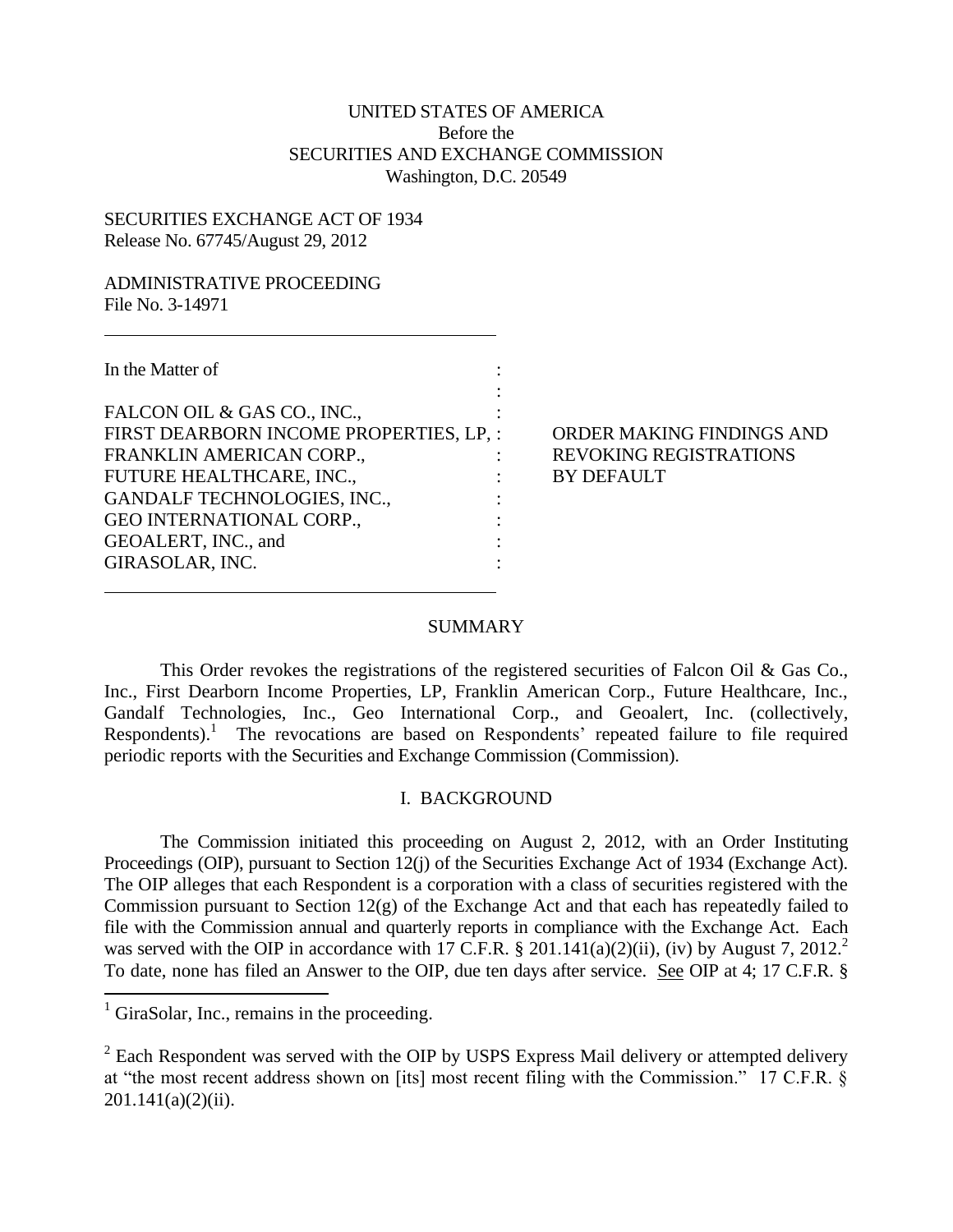201.220(b). Thus, Respondents have failed to answer or otherwise to defend the proceeding within the meaning of 17 C.F.R. § 201.155(a)(2). Accordingly, Respondents are in default, and the undersigned finds that the allegations in the OIP are true as to them. See OIP at 4; 17 C.F.R. §§ 201.155(a), .220(f). Official notice has been taken of the Commission's public official records concerning Respondents, pursuant to 17 C.F.R. § 201.323.

#### II. FINDINGS OF FACT

Falcon Oil & Gas Co., Inc. (CIK No. 215797),<sup>3</sup> is a delinquent Colorado corporation located in Houston, Texas, with a class of securities registered with the Commission pursuant to Exchange Act Section  $12(g)$ . The company is delinquent in its periodic filings with the Commission, having not filed any periodic reports since it filed a Form 10-K for the period ended January 31, 1996, which reported a net loss of over \$296,000 for the prior six months.

First Dearborn Income Properties, LP (CIK No. 806182), is a cancelled Delaware limited partnership located in Chicago, Illinois, with a class of securities registered with the Commission pursuant to Exchange Act Section 12(g). The company is delinquent in its periodic filings with the Commission, having not filed any periodic reports since it filed a Form 10-K for the period ended December 31, 2001, which reported a net loss of over \$106,000 for the prior twelve months.

Franklin American Corp. (CIK No. 845094) is a dissolved Tennessee corporation located in Franklin, Tennessee, with a class of securities registered with the Commission pursuant to Exchange Act Section  $12(g)$ . The company is delinquent in its periodic filings with the Commission, having not filed any periodic reports since it filed a Form  $10\text{-KSB}^4$  for the period ended December 31, 1998.

Future Healthcare, Inc. (CIK No. 865072), is a cancelled Ohio corporation located in Cincinnati, Ohio, with a class of securities registered with the Commission pursuant to Exchange Act Section  $12(g)$ . The company is delinquent in its periodic filings with the Commission, having not filed any periodic reports since it filed a Form 10-Q for the period ended September 30, 1994. On December 20, 1995, the company filed a Chapter 7 petition in the U.S. Bankruptcy Court for the Southern District of Ohio, and the case was terminated on January 25, 2012.

Gandalf Technologies, Inc. (CIK No. 355876), is an Ontario corporation located in Nepean, Ontario, Canada, with a class of securities registered with the Commission pursuant to Exchange Act Section 12(g). The company is delinquent in its periodic filings with the Commission, having not filed any periodic reports since it filed a Form 10-K for the period ended March 31, 1997, which reported a net loss of over \$46 million for the prior twelve months.

 $\overline{a}$ 

<sup>&</sup>lt;sup>3</sup> The CIK number is a unique identifier for each corporation in the Commission's EDGAR database. The user can retrieve filings of a corporation by using its CIK number.

 $4$  Forms 10-KSB and 10-QSB could be filed, in lieu of Forms 10-K and 10-Q, by a "small business" issuer," pursuant to 17 C.F.R. §§ 228.10-.703 (Regulation S-B). These "SB" forms are no longer in use. See Smaller Reporting Company Regulatory Relief and Simplification, 73 Fed. Reg. 934 (Jan. 4, 2008) (eliminating Regulation S-B and phasing out the forms associated with it, while adopting a different reporting regime for "smaller reporting companies").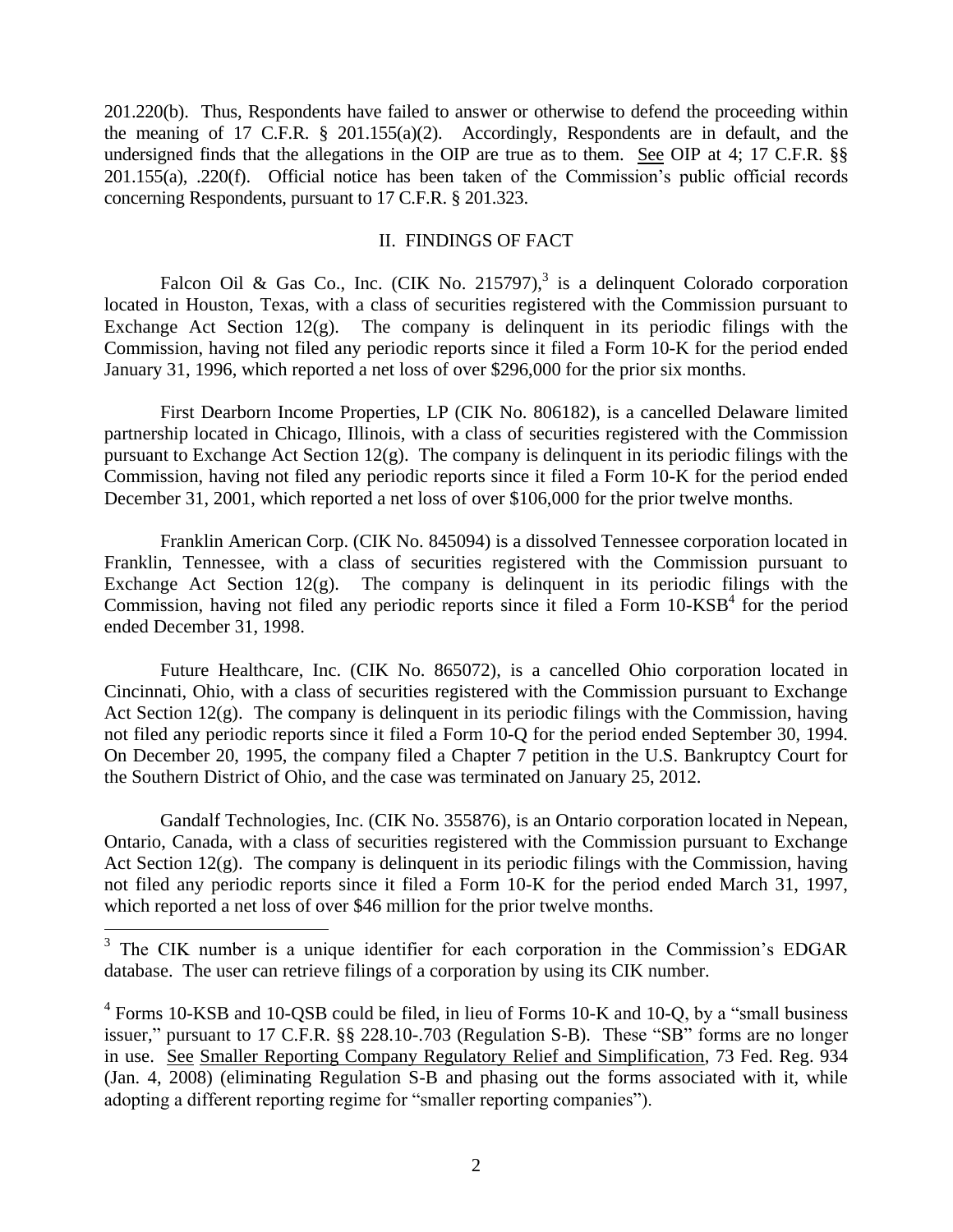Geo International Corp. (CIK No. 702993) is a void Delaware corporation located in Chicago, Illinois, with a class of securities registered with the Commission pursuant to Exchange Act Section 12(g). The company is delinquent in its periodic filings with the Commission, having not filed any periodic reports since it filed a Form 10-Q for the period ended June 30, 1993, which reported a net loss of over \$34 million for the prior nine months.

Geoalert, Inc. (CIK No. 1082540), is a permanently revoked Nevada corporation located in Berea, Ohio, with a class of securities registered with the Commission pursuant to Exchange Act Section  $12(g)$ . The company is delinquent in its periodic filings with the Commission, having not filed any periodic reports since it filed a Form 10-QSB for the period ended December 31, 2001, which reported a net loss of over \$431,000 for the prior nine months. As of July 31, 2012, the company's stock (symbol "GEOT") was traded on the over-the-counter markets.

#### III. CONCLUSIONS OF LAW

By failing to file required annual and quarterly reports, Respondents violated Exchange Act Section 13(a) and Rules 13a-1 and 13a-13.

#### IV. SANCTION

Revocation of the registrations of the registered securities of Respondents will serve the public interest and the protection of investors, pursuant to Section 12(j) of the Exchange Act. Revocation will help ensure that the corporate shell is not later put to an illicit use involving publicly traded securities manipulated to the detriment of market participants. Further, revocation accords with Commission sanction considerations set forth in Gateway Int'l Holdings, Inc., Exchange Act Release No. 53907 (May 31, 2006), 88 SEC Docket 430, 438-39 (citing Steadman v. SEC, 603 F.2d 1126, 1139-40 (5th Cir. 1979)), and with the sanctions imposed in similar cases in which corporations violated Exchange Act Section 13(a) by failing to file required annual and quarterly reports. See Cobalis Corp., Exchange Act Release No. 64813 (July 6, 2011), 101 SEC Docket 43379; Nature's Sunshine Products, Inc., Exchange Act Release No. 59268 (Jan. 21, 2009), 95 SEC Docket 13488; Impax Lab., Inc., Exchange Act Release No. 57864 (May 23, 2008), 93 SEC Docket 6241; America's Sports Voice, Inc., Exchange Act Release No. 55511 (Mar. 22, 2007), 90 SEC Docket 879, recon. denied, Exchange Act Release No. 55867 (June 6, 2007), 90 SEC Docket 2419; Eagletech Commc'ns, Inc., Exchange Act Release No. 54095 (July 5, 2006), 88 SEC Docket 1225. Respondents' violations were recurrent, egregious, and deprived the investing public of current and accurate financial information on which to make informed decisions.

Failure to file periodic reports violates a crucial provision of the Exchange Act. The purpose of the periodic reporting requirements is to publicly disclose current, accurate financial information about an issuer so that investors may make informed decisions:

The reporting requirements of the Securities Exchange Act of 1934 is the primary tool which Congress has fashioned for the protection of investors from negligent, careless, and deliberate misrepresentations in the sale of stock and securities. Congress has extended the reporting requirements even to companies which are "relatively unknown and insubstantial."